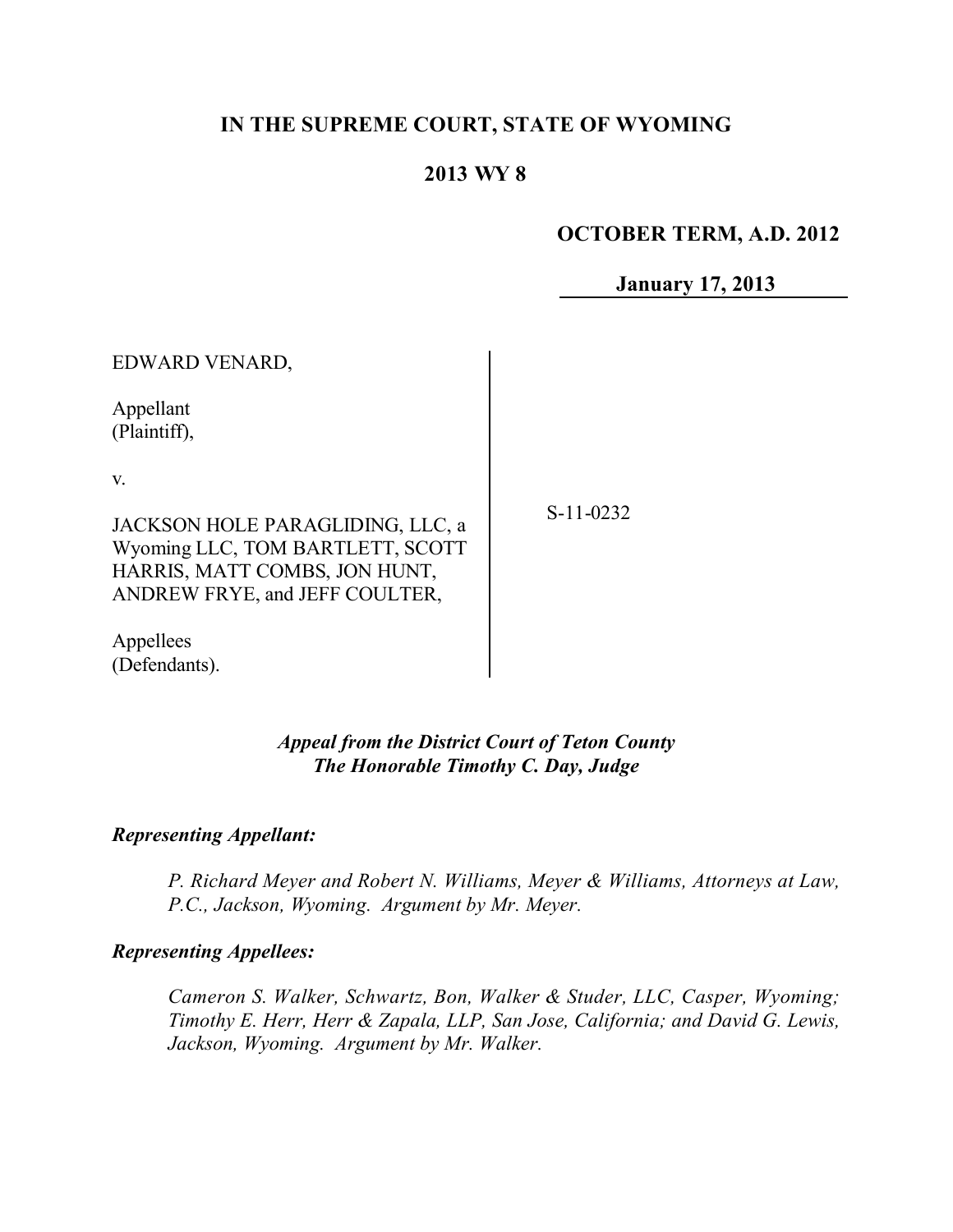*Before KITE, C.J., and GOLDEN,\* HILL, VOIGT, and BURKE, JJ.*

*BURKE, J., delivers the opinion of the Court; VOIGT, J., files a dissenting opinion.*

*\*Justice Golden retired effective September 30, 2012.*

**NOTICE: This opinion is subject to formal revision before publication in Pacific Reporter Third. Readers are requested to notify the Clerk of the Supreme Court, Supreme Court Building, Cheyenne, Wyoming** 82002, of any typographical or other formal errors so that correction may be made before final publication in **the permanent volume.**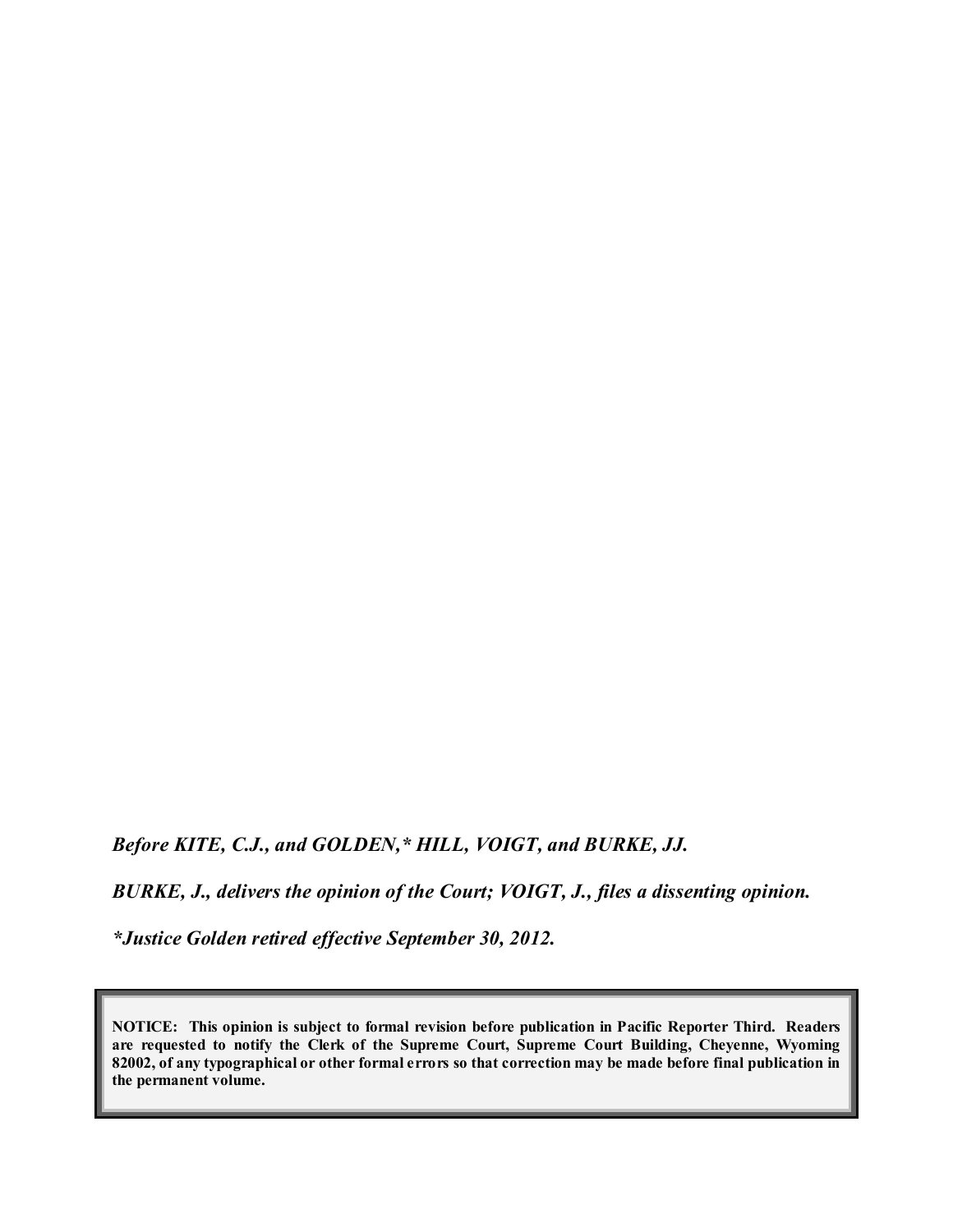### **BURKE, Justice.**

[¶1] Appellant, Edward Venard, filed suit against Appellees in Wyoming district court to recover damages for personal injuries sustained during a paragliding lesson. Appellees filed a motion to dismiss seeking to enforce a forum selection clause contained in a "Release, Waiver and Assumption of Risk Agreement" that Mr. Venard had signed as a condition of his membership with the United States Hang Gliding and Paragliding Association (USHPA). Several of the Appellees had signed similar agreements with USHPA, but none of the Appellees was a party to the agreement between Mr. Venard and USHPA. Based upon the forum selection clause, Appellees contended that California was the appropriate forum for litigation of the dispute. The district court agreed and granted the motion to dismiss. Mr. Venard challenges that decision in this appeal. We reverse.

#### *ISSUE*

[¶2] Did the district court abuse its discretion by granting Appellees' Motion to Dismiss based on a forum selection clause in the Release, Waiver and Assumption of Risk Agreement signed by Mr. Venard?

#### *FACTS*

[¶3] In August of 2008, Mr. Venard attended a paragliding training clinic at the Palisades Reservoir near Alpine, Wyoming, offered by Appellee, Jackson Hole Paragliding, LLC (JHP). During the clinic, Mr. Venard was towed in the air by a cable attached to a boat. He was thirty-five feet in the air when the operation failed and he fell to the ground, suffering severe injuries. The individual Appellees were involved in the training session as employees, owners, or agents of JHP.

[ $[$ 4] At the time of the incident, Mr. Venard was a member of USHPA.<sup>1</sup> He had joined USHPA in July, 2008. In addition to joining USHPA, Mr. Venard also sought a Flight Proficiency Rating to assess his skill level. As a condition of obtaining both membership in USHPA and a Flight Proficiency Rating, USHPA requires that applicants sign a "Release, Waiver and Assumption of Risk Agreement." The agreement between Mr. Venard and USHPA provides, in relevant part, as follows:

<sup>&</sup>lt;sup>1</sup> Initially formed as the United States Hang Gliding Association (USHGA), the organization later changed its name to the United States Hang Gliding and Paragliding Association (USHPA).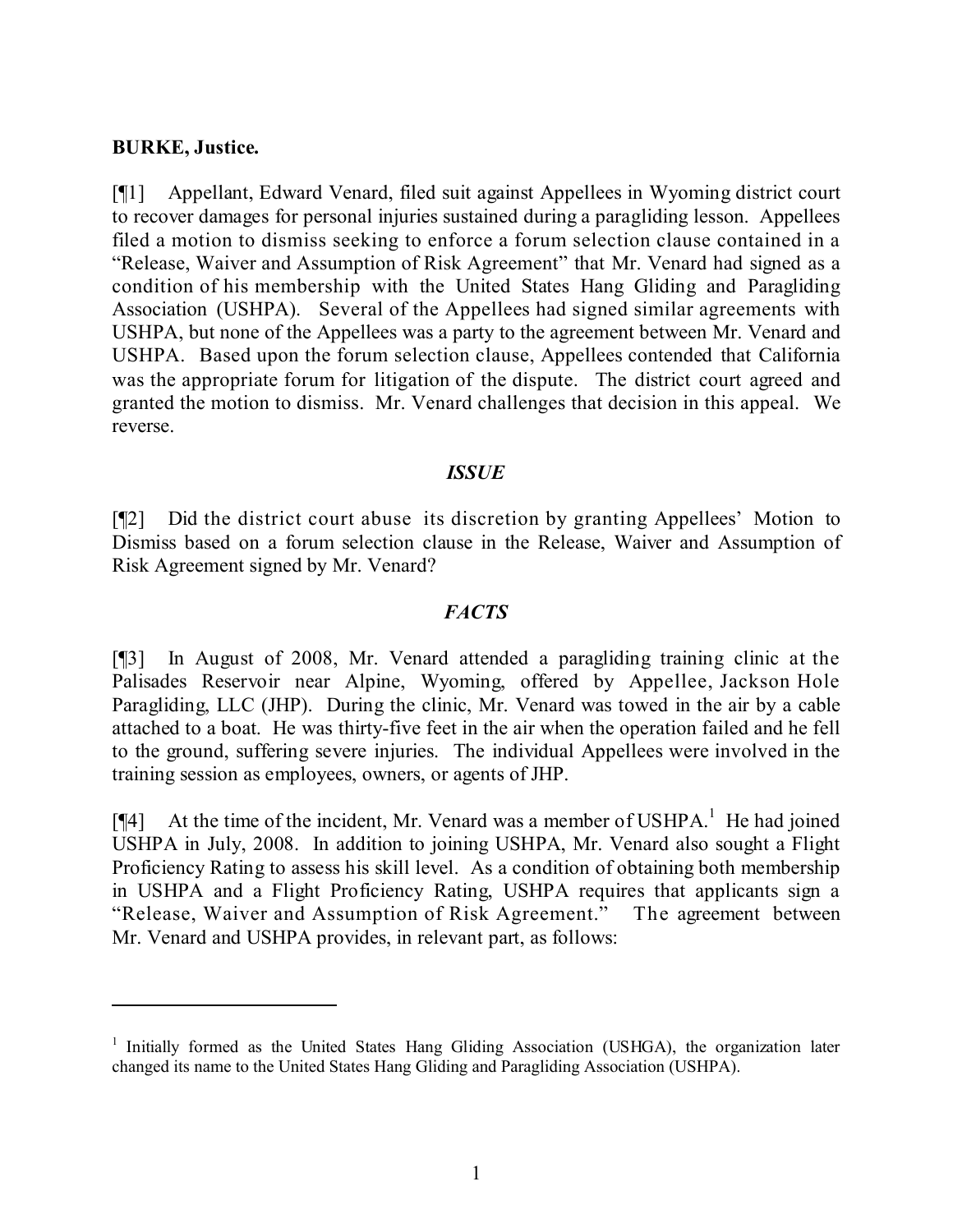In consideration of the benefits to be derived from membership in the USHGA, Ed Venard (*Pilot*) and the parent or legal guardian of *Pilot* if *Pilot* is a minor, for themselves, their personal representatives, heirs, executors, next of kin, spouses, minor children and assigns, do agree as follows:

#### **A. DEFINITIONS** . . .

3. "*RELEASED PARTIES*" means the following, including their owners, officers, directors, agents, spouses, employees, officials (elected or otherwise), members, independent contractors, sub-contractors, lessors and lessees:

> a) The United States Hang Gliding Association, a California Non-profit Corporation (USHGA);

. . .

f) All persons involved, in any manner, in the sports of hang gliding and/or paragliding at the site(s) where *Pilot PARTICIPATES IN* **THE SPORT.** "All persons involved" includes, but is not limited to, spectators, hang glider and/or paraglider pilots, powered ultralight pilots, assistants, drivers, instructors, observers, and owners of hang gliding and/or paragliding equipment; . . .

**B. I FOREVER RELEASE AND DISCHARGE** the *RELEASED PARTIES* from any and all liabilities, claims, demands, or causes of action that I may hereafter have for *SPORTS INJURIES*, however caused, even if caused by the negligence (whether active or passive) of any of the *RELEASED PARTIES*, to the fullest extent allowed by law.

**C. I WILL NOT SUE OR MAKE A CLAIM** against any of the *RELEASED PARTIES* for loss or damage on account of *SPORTS INJURIES*. . . .

**D. I AGREE THAT** this **AGREEMENT** shall be governed by and construed in accordance with the laws of the State of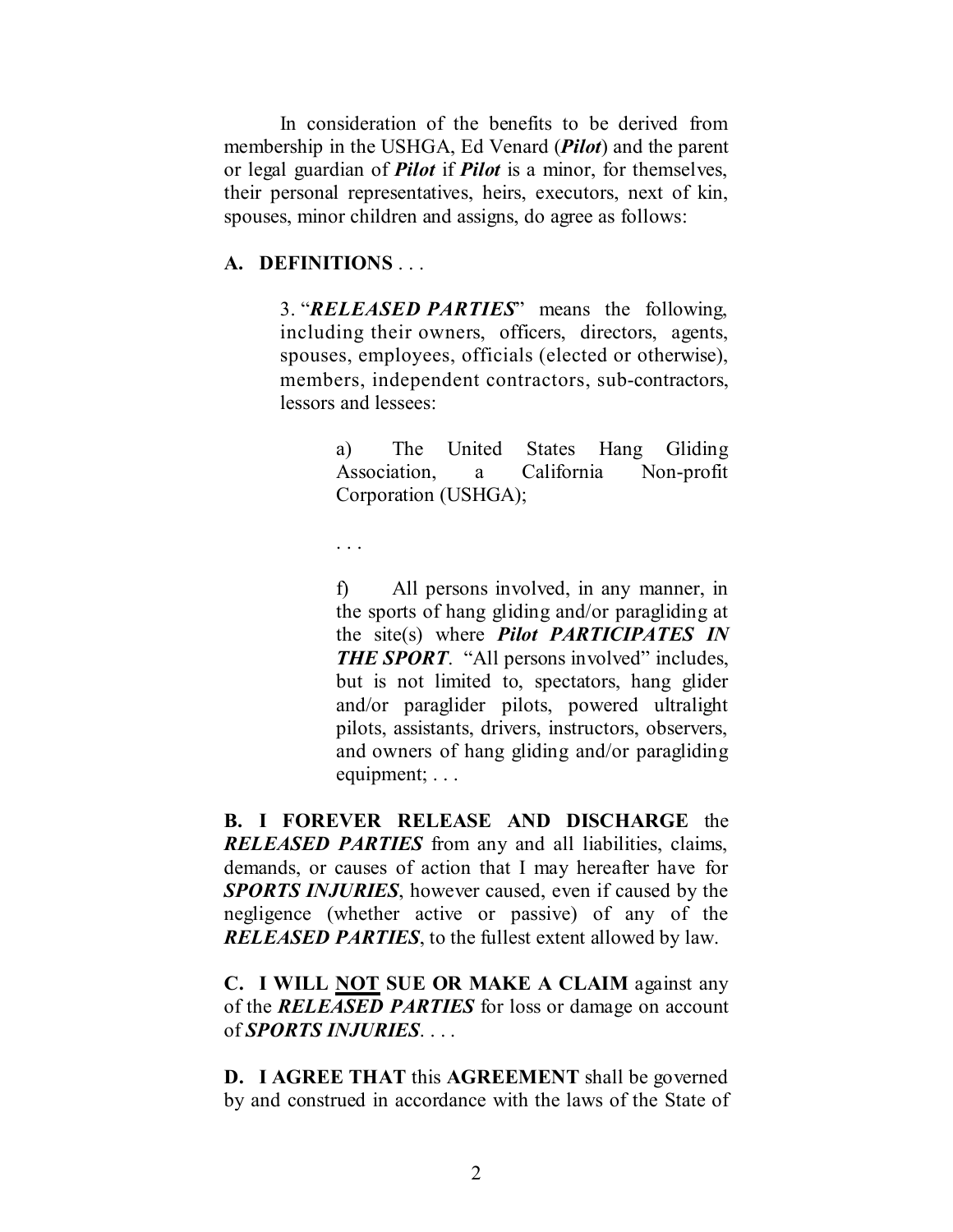California. All disputes and matters whatsoever arising under, in connection with or incident to this Agreement shall be litigated, if at all, in and before a Court located in the State of California, U.S.A. to the exclusion of the Courts of any other State or Country.

(Emphasis in original.)

[¶5] Mr. Venard filed suit against Appellees in Wyoming district court on August 4, 2010. In his complaint, he alleged that the incident occurred "on Palisades Reservoir located partially in Wyoming and partially in Idaho,"<sup>2</sup> that JHP was a Wyoming limited liability company, and that all other defendants were residents of Wyoming. Appellees answered the complaint, generally denying Mr. Venard's allegations. **Appellees** subsequently filed a motion to dismiss based on the forum selection clause contained in the agreement between Mr. Venard and USHPA. They claimed they were third-party beneficiaries of the agreement and that California was the proper forum for resolution of the dispute. In support of their motion, Appellees also provided affidavits to Mr. Venard consenting to the jurisdiction of California courts to resolve the litigation.<sup>4</sup> After a hearing, the district court granted the motion to dismiss, finding that the agreement between Mr. Venard and USHPA was enforceable, and that it required Mr. Venard to file suit against Appellees in California. The effect of the forum selection clause contained in that agreement is the subject of this appeal.

## *STANDARD OF REVIEW*

[¶6] A court may, in its discretion, decline jurisdiction "in recognition of the parties' free and voluntary choice of a different forum." *Durdahl v. Nat'l Safety Assocs., Inc.*, 988 P.2d 525, 528 (Wyo. 1999). Such a decision will be reviewed for an abuse of discretion. *Id*. A court has abused its discretion when it reasonably could not have concluded as it did. *Ultra Res., Inc. v. Hartman*, 2010 WY 36, ¶ 149, 226 P.3d 889, 935 (Wyo. 2010).

<sup>&</sup>lt;sup>2</sup> In the Order Granting Defendants' Motion to Dismiss, the district court determined that the accident occurred "on the beach of the Palisades Reservoir in Idaho near the Wyoming border."

<sup>&</sup>lt;sup>3</sup> Appellees Bartlett and Frye denied that they were Wyoming residents.

<sup>&</sup>lt;sup>4</sup> The affidavits are not in the record on appeal. Mr. Venard contends that the consents were given after expiration of the California statute of limitations. We need not determine whether those allegations are accurate or whether the California statute of limitations applies in this case in order to resolve the issue that has been presented.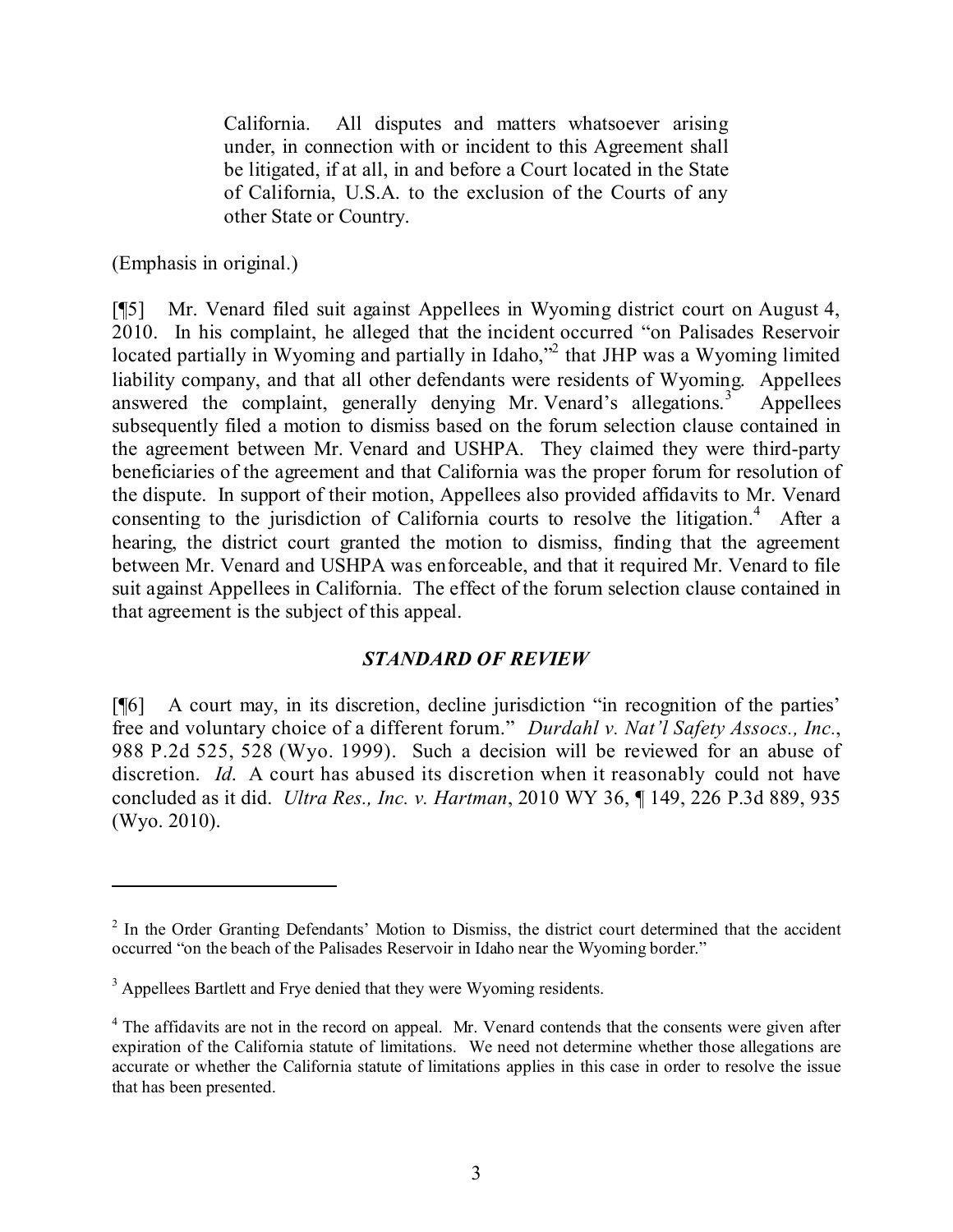## *DISCUSSION*

[¶7] We begin our discussion by noting that, absent the forum selection clause, there does not appear to be any question that the Wyoming district court had subject matter jurisdiction and personal jurisdiction over all of the parties. Additionally, absent the forum selection clause, it also appears that Wyoming is the most convenient forum for resolution of the dispute. Mr. Venard asserts that he is a resident of Wyoming and received paragliding instruction leading up to the events in question in Wyoming. Appellee, JHP, is a Wyoming limited liability company and most of the individual Appellees reside in Wyoming. The majority of the potential witnesses appear to be located in Wyoming.

[¶8] In contrast, there is no evidence to suggest that any of the parties to the litigation had any significant contacts with California. The incident did not occur in California, and none of the parties to the litigation are residents of California. The owners of JHP conceded that JHP has no significant contacts with the state of California. JHP is not a member of USHPA. In addition, there is no indication that any of the potential witnesses reside in California.

[¶9] There is, however, a forum selection clause at issue in this case and the question presented is whether it may be enforced against Mr. Venard by Appellees. Historically, forum selection clauses were disfavored by American courts as contrary to public policy for precluding jurisdiction in a court of rightful authority. *M/S Bremen v. Zapata Off-Shore Co.*, 407 U.S. 1, 9, 92 S.Ct. 1907, 1913, 32 L.Ed.2d 513 (1972). The United States Supreme Court, motivated by an expansion of international commerce, abandoned that rationale and eventually accepted the validity of forum selection clauses where "[t]he choice of that forum was made in an arm's-length negotiation by experienced and sophisticated businessmen . . . ." *Id*. at 12, 92 S.Ct. at 1914. "The elimination of all such uncertainties by agreeing in advance on a forum acceptable to both parties is an indispensable element in international trade, commerce, and contracting." *Id*. at 13-14, 92 S.Ct. at 1915.

[¶10] Later, the United States Supreme Court expanded its approval of forum selection clauses to some contracts not negotiated at arm's-length. The Court decided that a forum selection clause contained in a non-negotiated, preprinted passage contract for a cruise liner was valid for a number of reasons:

> First, a cruise line has a special interest in limiting the fora in which it potentially could be subject to suit. . . . Additionally, a clause establishing *ex ante* the forum for dispute resolution has the salutary effect of dispelling any confusion about where suits arising from the contract must be brought and defended, sparing litigants the time and expense of pretrial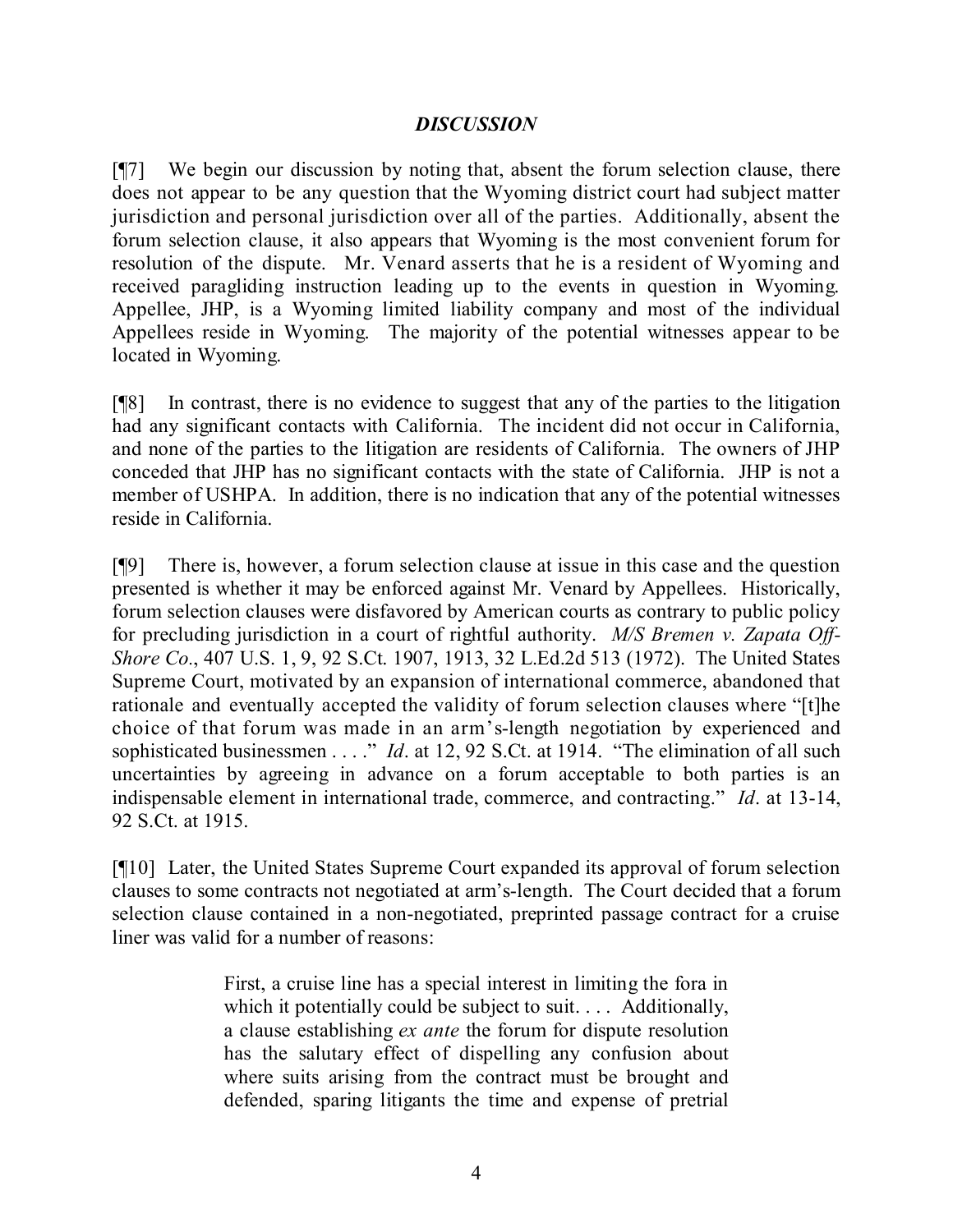motions to determine the correct forum and conserving judicial resources that otherwise would be devoted to deciding those motions.

*Carnival Cruise Lines, Inc. v. Shute*, 499 U.S. 585, 593-94, 111 S.Ct. 1522, 1527, 113 L.Ed.2d 622 (1991). The Court went on to scrutinize the clause for fundamental fairness, stating that the clause was not intended to discourage passengers from pursuing legitimate claims for two reasons--the cruise line's principal place of business was in Florida, and Florida was a main port for the cruise line. *Id*. at 595, 111 S.Ct. at 1528.

[¶11] We joined the majority of jurisdictions in recognizing the enforceability of forum selection clauses with our decision in *Durdahl*, 988 P.2d 525. In *Durdahl*, the forum selection clause at issue was contained in an "Independent Dealer/Distributor Application" executed by the Durdahls and National Safety Associates, Inc. (NSA). *Id.* at 527. The forum selection clause stated, in relevant part, that "the parties hereto agree that any and all claims involving this agreement shall be brought solely in the courts of Shelby County[,] Tennessee." *Id*. We provided insight to the chosen forum by noting that "NSA is located in Memphis, Shelby County, Tennessee." *Id*. Following a contractual dispute, the Durdahls filed suit against NSA in Wyoming district court, asserting causes of action based on breach of contract, promissory estoppel, and fraudulent misrepresentation. *Id.* We framed the issue presented as "whether Wyoming should exercise its discretion to decline jurisdiction over the matter by giving effect to the parties' intent as expressed in their contract." *Id.* at 528.

[¶12] Ultimately, we held in *Durdahl* that "forum selection clauses are *prima facie* valid and will be enforced absent a demonstration by the party opposing enforcement that the clause is unreasonable or based upon fraud or unequal bargaining positions." *Id*. After finding that the Durdahls had "failed to satisfy their heavy burden of proof as the party opposing enforcement of a forum selection clause," we held that "the district court's decision to decline to exercise jurisdiction in this matter and to enforce the forum selection clause did not constitute an abuse of discretion." *Id.* at 530. We noted that our decision was grounded in the "freedom of contract" and furthered the goal of "enhancing contractual predictability." We observed that: "[t]he rationale behind the modern approach to enforcing forum selection clauses is that it serves the salutary purpose of enhancing contractual predictability," and "comports with traditional concepts of freedom of contract and recognizes the present nationwide and worldwide scope of business relations which generate multi-jurisdictional litigation." *Id.* at 527-28 (internal quotation marks and citation omitted). The applicability of our holding in *Durdahl* to the facts of this case is at the heart of this dispute.

[¶13] In *Durdahl*, as in *M/S Bremen* and *Carnival Cruise Lines*, the parties to the litigation were the same as the parties to the contract. All parties had agreed to the forum selection clause. All had consented in advance of the litigation to personal jurisdiction in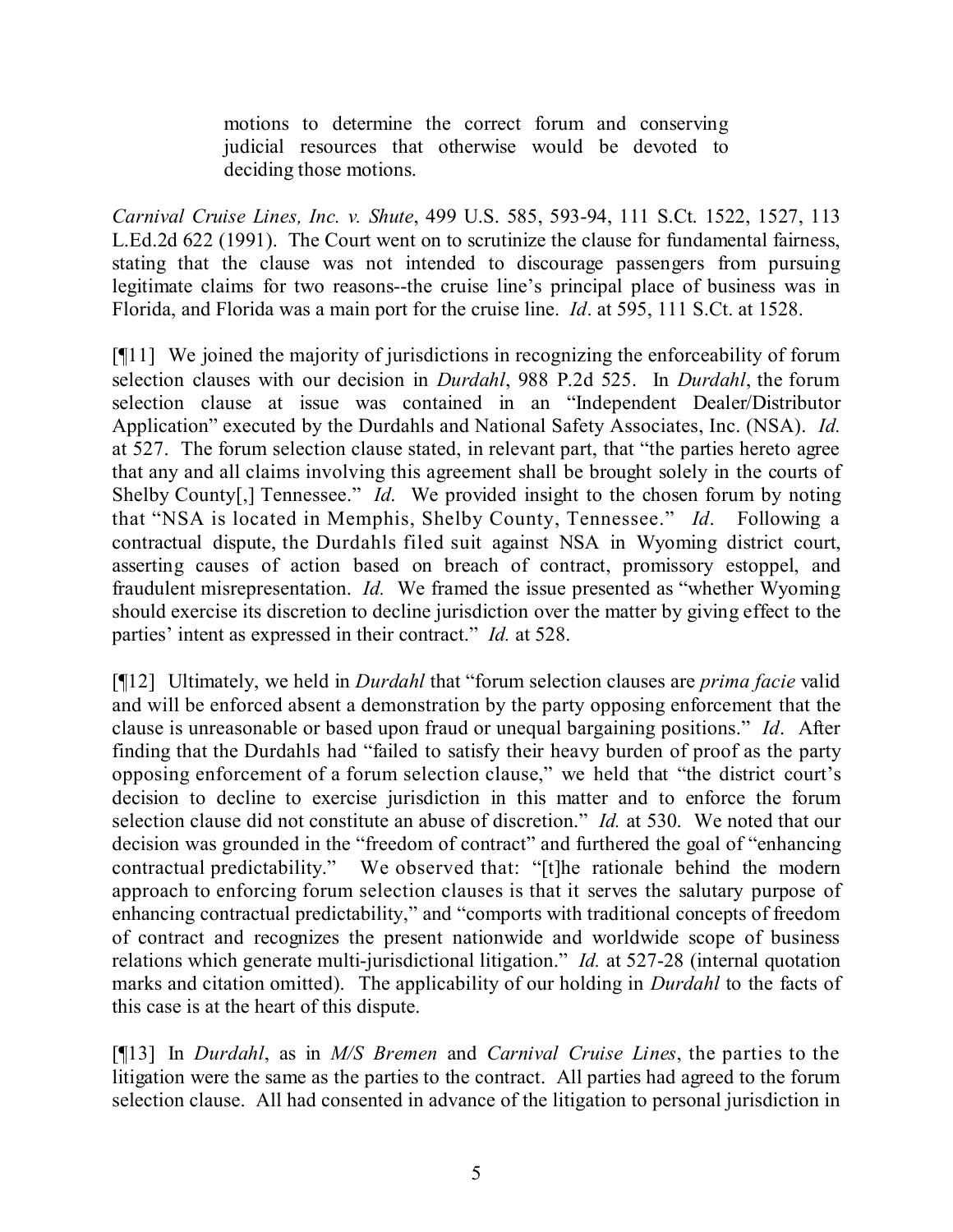the forum state. The factual situation presented in this case, however, is fundamentally different from that presented in *Durdahl*. In the present case, the contract containing the forum selection clause was between Mr. Venard and USHPA. USHPA is not a party in this litigation. Because they were not parties to the contract, none of the Appellees had consented in advance to personal jurisdiction in the courts of California for resolution of this dispute.

[¶14] Although Appellees were not parties to the contract between Mr. Venard and USHPA, they contend they are released parties under Mr. Venard's agreement with USHPA and are entitled to enforce the forum selection clause as third-party beneficiaries of the agreement. Further, Appellees assert that, because they are members of USHPA and executed similar agreements with USHPA, they have consented to jurisdiction in California. Appellees also point out that they expressly consented to jurisdiction in California after Mr. Venard filed suit in Wyoming. They contend that because their consent to jurisdiction in California establishes personal jurisdiction there, the forum selection clause should be enforced against Mr. Venard. We do not agree.

[¶15] The district court properly recognized that enforceability of the forum selection clause depended upon whether the defendants were bound by the clause. The district court framed the issue as follows:

> 10. It should be noted that the Court is not concerned with any agreements any Defendants have signed with USHGA. The issue before the Court is the ramifications of Plaintiff's agreement with USHGA. It is uncontested that all of the Defendants are third party beneficiaries of Plaintiff's Release Agreement. **The question is whether Defendants are bound by Plaintiff's forum selection clause as third party beneficiaries.**

(Emphasis added.) Ultimately, the district court concluded that Appellees were bound by the forum selection clause. According to the district court:

> 11. In a California case decided by the Ninth Circuit Court of Appeals, a defendant<sup>5</sup>, who was a third party beneficiary to a contract with a forum selection clause, argued that enforcement of the clause, which required his appearance in

 $<sup>5</sup>$  In the case cited by the district court, the third-party beneficiary to the contract sued as plaintiff. The</sup> district court was apparently under the mistaken impression that the third-party beneficiary, TAAG, was the defendant in that case.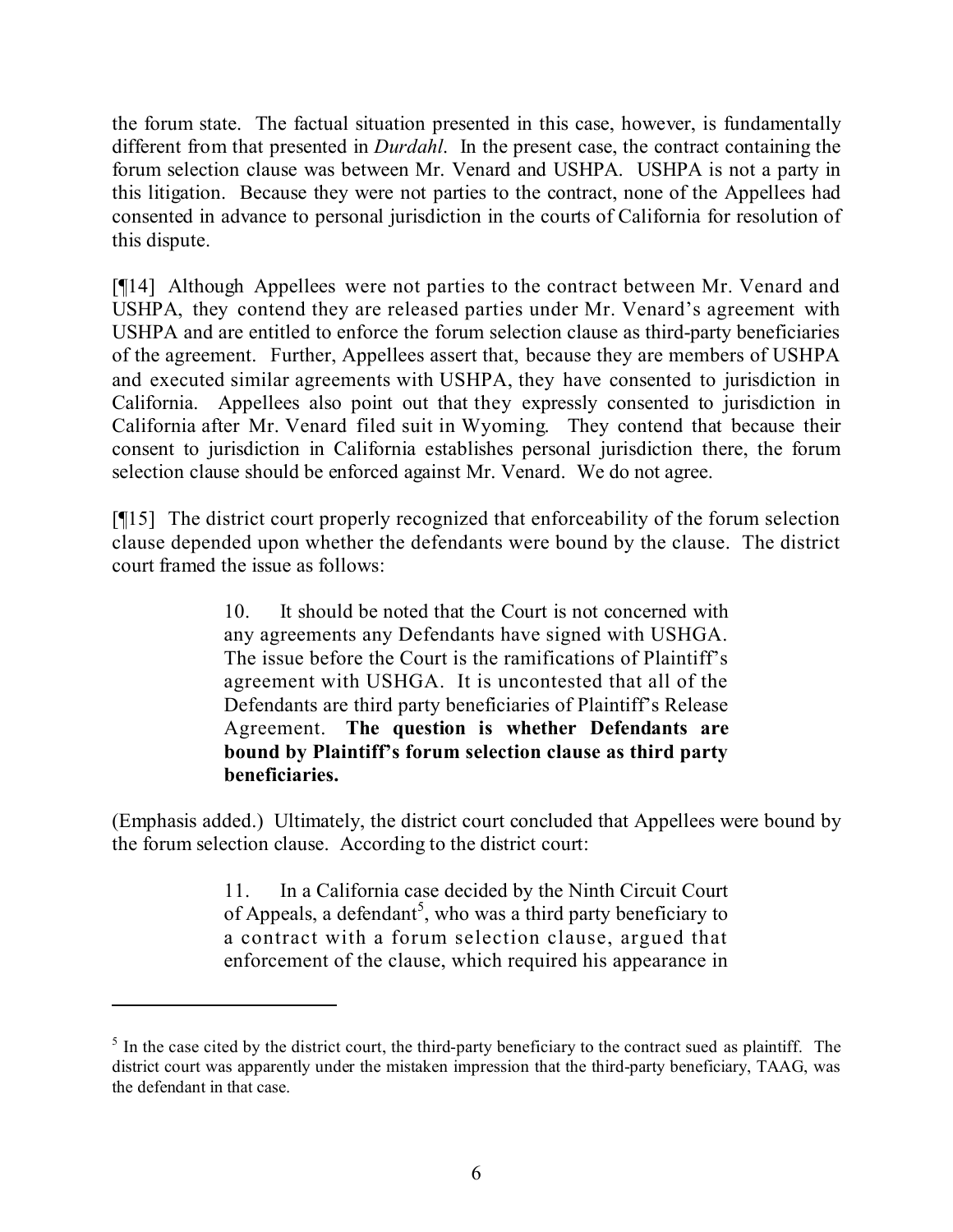Switzerland, was unreasonable because he had not signed the contract. *Taag Linhas Aereas de Angola v. Transamerica Airlines, Inc.*, 915 F.2d 1351 (9 th Cir. 1990). *See, Eric H. Lu v. Dryclean-U.S.A. of California*, 11 Cal. App. 4 th 1490, 1494 (Cal. App. 1 Dist., 1992). The Ninth Circuit enforced the forum selection clause against the third party beneficiary, stating that "it is well-settled contract law that the scope of a third-party beneficiary's rights is defined by the contract. The Third Circuit has held that a forum selection clause can restrict a third-party beneficiary to the designated forum. We also so hold."

12. This Court agrees. The relevant contract in this case is the Release Agreement Plaintiff signed with USHGA. In that contract, Plaintiff agreed not to sue for injuries suffered while paragliding and, if he did sue, the complaint would be brought in California. **All Defendants are third party beneficiaries of the contract, and they are bound by the forum selection clause unless the contract is found to be unreasonable according to the** *Durdahl* **factors**. Defendants' own contracts with USHGA, or lack thereof, are irrelevant.

(Emphasis added.) Consistent with the district court's determination, Appellees contend that, although they are not parties to the agreement between Mr. Venard and USHPA, they are entitled to enforce the forum selection clause contained in the agreement because they are third-party beneficiaries of that agreement. Appellees' reliance on their status as third-party beneficiaries to enforce the forum selection clause is misplaced.

[¶16] Neither the district court, nor Appellees, have cited to any precedent that is factually similar to the case at hand. The two cases relied upon by the district court are illustrative. When placed in proper context, neither supports the conclusion that Appellees were bound by the forum selection clause.

[¶17] In *TAAG*, 915 F.2d 1351, plaintiff (the national airline of Angola) filed suit in California seeking to recover commissions due under an air transport agreement. TAAG was not a party to the contract but was the successor in interest to a third-party beneficiary named in the agreement. The contract contained a forum selection provision identifying Switzerland as the sole forum for disputes arising from the contract. The California court granted the defense motion to dismiss. *Id*. at 1353. The result is not surprising. The litigation involved enforcement of the contract containing the forum selection clause. The plaintiff, TAAG, was closely related to the third-party beneficiary because it was the corporate successor to the third-party beneficiary. There was no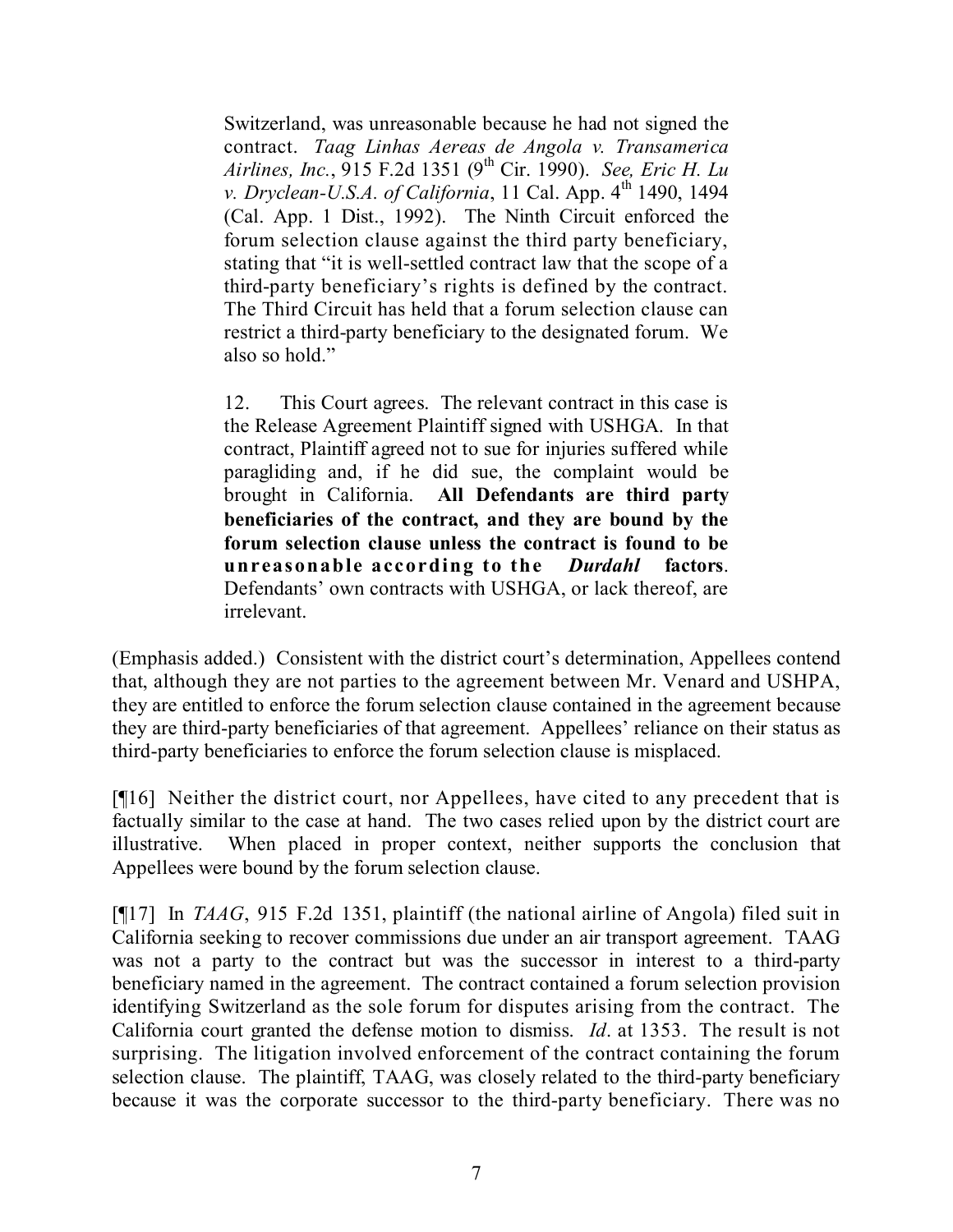question that the third-party beneficiary had knowledge of the contract. It was named in the contract and had received commissions under the contract. It was foreseeable to the third-party beneficiary that the forum selection clause would have applied in any action to enforce the contract.

[¶18] The present case is more akin to the situation presented in *Gootnick v. Lighter*, 2005 U.S. Dist. LEXIS 30291, \*23 (N.D. Cal. Nov. 15, 2005) where the district court found that the decision in *TAAG* was inapplicable. The court distinguished *TAAG*, stating:

> The promissory note is a single document signed only by defendant Lighter, in his individual capacity, and it makes no reference to the corporate defendants. Plaintiffs have not sought to enforce and collect upon the promissory note, either from Lighter or the corporate defendants, distinguishing this case from *TAAG Linhas Aereas v. Transamerica Airlines, Inc.*, 915 F.2d 1351 (9th Cir. [1990]). The venue selection provision of the promissory note does not apply to these defendants or the claims now being brought against them.

> The corporate defendants' motion to dismiss or transfer venue pursuant to the forum selection clause contained in the October 8, 2004 Promissory Note is DENIED.

[¶19] In *Lu*, 11 Cal. App. 4th 1490, the second case relied upon by the district court, plaintiff franchisees entered into an agreement with defendant franchisers and the parent company for a license to operate one of its franchise outlets. The agreement contained a forum selection clause providing that if a dispute arose as a result of the agreement it would be litigated in Dade County, Florida, where the parent company maintained its principal place of business. Subsequently, plaintiffs filed an action in California seeking rescission and damages alleging that defendants misrepresented the advantages of operating a franchise. Defendants then filed a motion to dismiss based on the forum selection clause.

[¶20] The plaintiffs claimed, in part, that the forum selection clause should not be enforced "because two of the defendants, Dryclean Franchise and Dryclean U.S.A., did not sign the Agreement containing the clause." *Id.*, 11 Cal. App. 4th at 1493-94. The appellate court rejected the argument explaining:

> Here, the alleged conduct of Dryclean Franchise and Dryclean U.S.A. is closely related to the contractual relationship. They are alleged to have participated in the fraudulent representations which induced plaintiffs to enter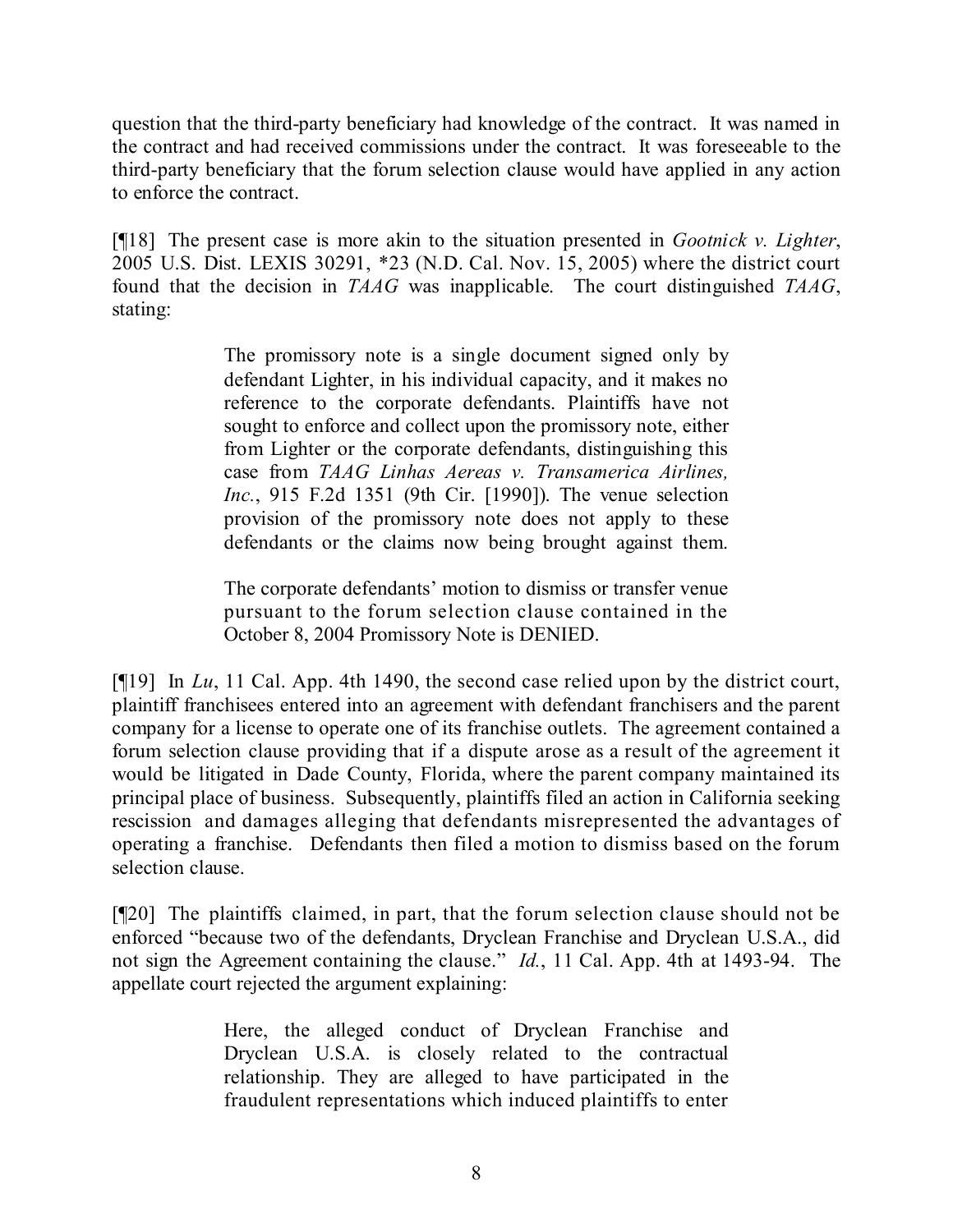into the Agreement. Indeed, plaintiffs go so far as to allege Dryclean Franchise and Dryclean U.S.A. are the "alter ego" of Dryclean California, which did sign the Agreement containing the forum selection clause. Under these circumstances, the fact that Dryclean Franchise and Dryclean U.S.A. did not sign the Agreement does not render the forum selection clause unenforceable. (*See TAAG Linhas Aereas de Angola v. Transamerica* (9th Cir. 1990) 915 F.2d 1351, 1354; *Manetti-Farrow, Inc. v. Gucci America, Inc.*, supra, 858 F.2d at p. 514, fn. 5; *Coastal Steel v. Tilghman Wheelabrator Ltd.* (3d Cir. 1983) 709 F.2d 190, 203.) To hold otherwise would be to permit a plaintiff to sidestep a valid forum selection clause simply by naming a closely related party who did not sign the clause as a defendant.

*Id.*, 11 Cal. App. 4th at 1494. Again, the result is not surprising. The action initiated by plaintiffs was one clearly arising from the contract. Plaintiffs had agreed to the forum selection clause and the non-party defendants were closely related to one of the parties to the agreement.

[¶21] In forum selection cases involving non-parties to the agreement containing the forum selection clause, many courts have addressed the issue by evaluating the relationship of the non-signatory to the contracting party and determining whether it is foreseeable to the non-signatory that it will be bound. For example, in *Medtronic, Inc. v. Endologix, Inc.*, 530 F. Supp. 2d 1054, 1057 (D. Minn. 2008), the court held that "when deciding whether the [closely-related-party] doctrine applies, a court must answer only the following question: should the third party reasonably foresee being bound by the forum-selection clause because of its relationships to the cause of action and the signatory to the forum-selection clause?" (citing *Marano Enters. v. Z-Teca Rests., L.P.*, 254 F.3d 753, 757 (8th Cir. 2001)); *see also Cooper v. Meridian Yachts, Ltd.*, 575 F.3d 1151, 1170 (11th Cir. 2009) ("[I]n order to bind a non-party to a forum selection clause, the party must be 'closely related' to the dispute such that it becomes 'foreseeable' that it will be bound."); *Holland Am. Line, Inc. v. Wartsila N. Am., Inc.*, 485 F.3d 450, 456 (9th Cir. 2007); *Lipcon v. Underwriters at Lloyd's*, 148 F.3d 1285, 1299 (11th Cir. 1998). Non-signatories to an agreement containing a forum selection clause that have been found to be "closely related" to the contracting party have included **parent corporations to the contracting party**, *Manetti-Farrow, Inc. v. Gucci America, Inc.*, 858 F.2d 509, 510-11 (9th Cir. 1988); **spousal guarantors of the contracting party**, *Lipcon*, 148 F.3d at 1299; **directors of the contracting party**, *Marano Enters., L.P.*, 254 F.3d at 757; **corporations controlled by the contracting party**, *Hugel v. Corporation of Lloyd's*, 999 F.2d 206, 210 (7th Cir. 1993); **agents of the contracting party**, *Bonny v. Society of Lloyd's*, 3 F.3d 156, 162 (7th Cir. 1993); **successor corporations to the contracting party**, *Aguas Lenders Recovery Group LLC v. Suez, S.A.*, 585 F.3d 696, 701 (2d Cir.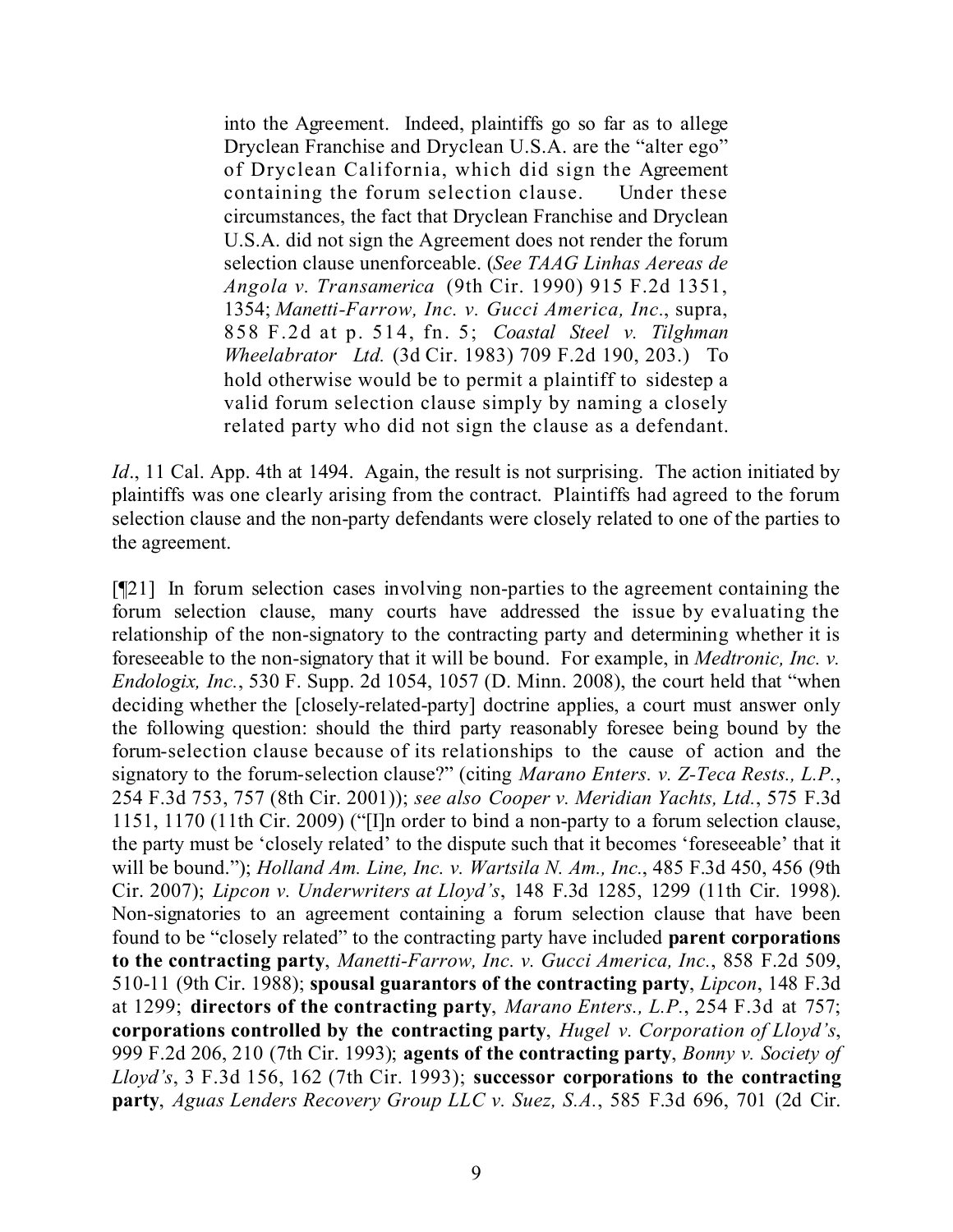2009); **and corporations affiliated with the contracting party**, *Holland Am. Line*, 485 F.3d at 456; *Lu*, 11 Cal. App. 4th at 1494; *but see Dayhoff Inc. v. H.J. Heinz Co.*, 86 F.3d 1287, 1297 (3d Cir. 1996) (finding that affiliated corporations could not invoke a forum selection clause because "there is no more reason to disregard the corporate structure with respect to such claims as there would be to disregard it with respect to other legal matters").

[¶22] In addressing the issue of whether non-signatories should be bound by a forum selection clause, the Seventh Circuit has found that the terms "closely related" and "foreseeability" may be better understood with reference to the principle of mutuality:

> [C]ourts in this country (the significance of this qualification will become clear shortly) enforce forum selection clauses in favor of nonparties "closely related" to a signatory. *Hugel v. Corporation of Lloyd's*, 999 F.2d 206, 209 (7th Cir. 1993); *Manetti-Farrow, Inc. v. Gucci America, Inc.*, 858 F.2d 509, 514 n.5 (9th Cir. 1988). **That is not an illuminating phrase; nor is recasting it as an issue of "foreseeability" much of a help. But these vague formulas can be given meaning by reference to the principle of mutuality. Rejected in recent times in areas of the law ranging from contract to collateral estoppel, the principle of mutuality retains undeniable appeal in regard to the scope of forum selection clauses.** This case shows why. Suppose the plaintiffs wanted to sue Refco in Germany. Since the basis of their claim is that Refco totally controlled the promoters and trustees who are the nominal signatories of the investment contracts, the plaintiffs could argue as a justification for enforcing the forum selection clause in the investment contracts that the clause binds Refco as the secret principal of the signatories. *See Hodes v. S.N.C. Achille Lauro*, 858 F.2d 905, 912 (3d Cir. 1988); *General Electric Co. v. Siempelkamp GmbH & Co.*, 809 F. Supp. 1306, 1310 (S.D. Ohio 1993), *aff'd*, 29 F.3d 1095 (6th Cir. 1994); *cf. Certain Interested Underwriters at Lloyd's v. Layne*, 26 F.3d 39, 43 (6th Cir. 1994); *Kirno Hill Corp. v. Holt*, 618 F.2d 982, 985 (2d Cir. 1980) (per curiam); *Restatement (Second) of Agency* § 186 (1958). **If so, mutuality requires that Refco be allowed to invoke the clause. Otherwise the plaintiffs would have a choice of venues but Refco would not, and there is no reason for such an asymmetry of procedural choices.** All Refco is doing in invoking the forum selection clause to which it is not a party is accepting one of the premises of the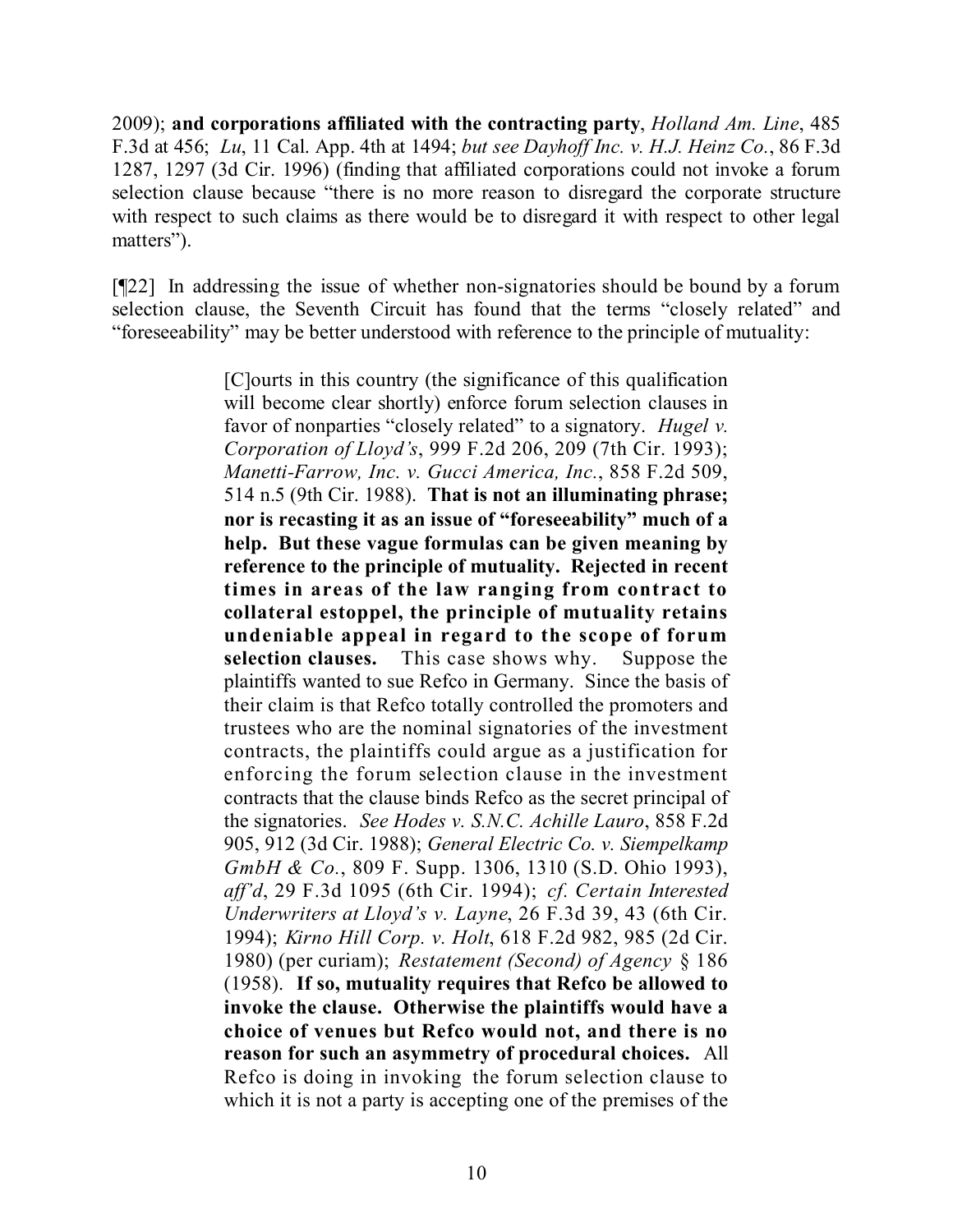plaintiff's suit-that the promoters and trustees are indeed simply cat's paws of Refco-and pointing out that the implication is that the investment contracts, including the forum selection clause, are really between the plaintiffs and Refco.

*Frietsch v. Refco, Inc*., 56 F.3d 825, 827-28 (7th Cir. Ill. 1995) (emphasis added). This discussion in *Frietsch* was succinctly capsulized in *Buffet Crampon S.A.S. v. Schreiber & Keilwerth*, 2009 U.S. Dist. LEXIS 101391, \*28 (N.D. Ind. Nov. 2, 2009), as follows: "Pursuant to the principle of mutuality, a non-signatory may invoke a forum-selection clause to the extent the clause could be invoked against it."

[¶23] Importantly, *Durdahl* is not inconsistent with the principles noted above. Our decision in *Durdahl*, and the precedent upon which we relied, was premised upon the freedom to contract. *Nuhome Invs., LLC v. Weller*, 2003 WY 171, ¶ 10, 81 P.3d 940, 945 (Wyo. 2003). Where the parties to a contract agree to a forum selection provision, both have notice of that provision and it can be enforced by, or against, either party to the contract. We enforced the forum selection clause in *Durdahl* because both parties in the litigation had contractually agreed to litigate any dispute arising from that contract in a specific forum. Both parties were bound by the forum selection provision. It was foreseeable to both parties that the dispute would be litigated in the contractually designated forum. Enforcement of the provision furthered the goal of predictability identified in *Durdahl*.

[¶24] In contrast, the forum selection clause at issue in this case is contained in an agreement between Mr. Venard and USHPA. If Mr. Venard had brought suit to enforce the contract against USHPA, the forum selection clause may well be valid and enforceable under the principles articulated in *Durdahl*. By entering into a contract containing a forum selection clause identifying California as the forum for litigation of disputes arising from the contract, the parties to the contract consented to personal jurisdiction in the California courts. Enforcement of the forum selection clause in that situation would give effect to the intentions of the parties as expressed in the contract and would further the recognized goals of efficiency and predictability.

[¶25] In the present case, however, Mr. Venard did not bring suit to enforce that contract. Indeed, none of the Appellees were parties to that contract. In light of these facts, we cannot conclude that Appellees were bound by the forum selection clause contained in the agreement between Mr. Venard and USHPA.

[¶26] Finally, Appellees contend that the district court correctly determined that California could assert jurisdiction over the parties in this matter based on Appellees' similar agreements with USHPA and because Appellees expressly consented to jurisdiction in California after suit was filed. Mr. Venard, however, contends that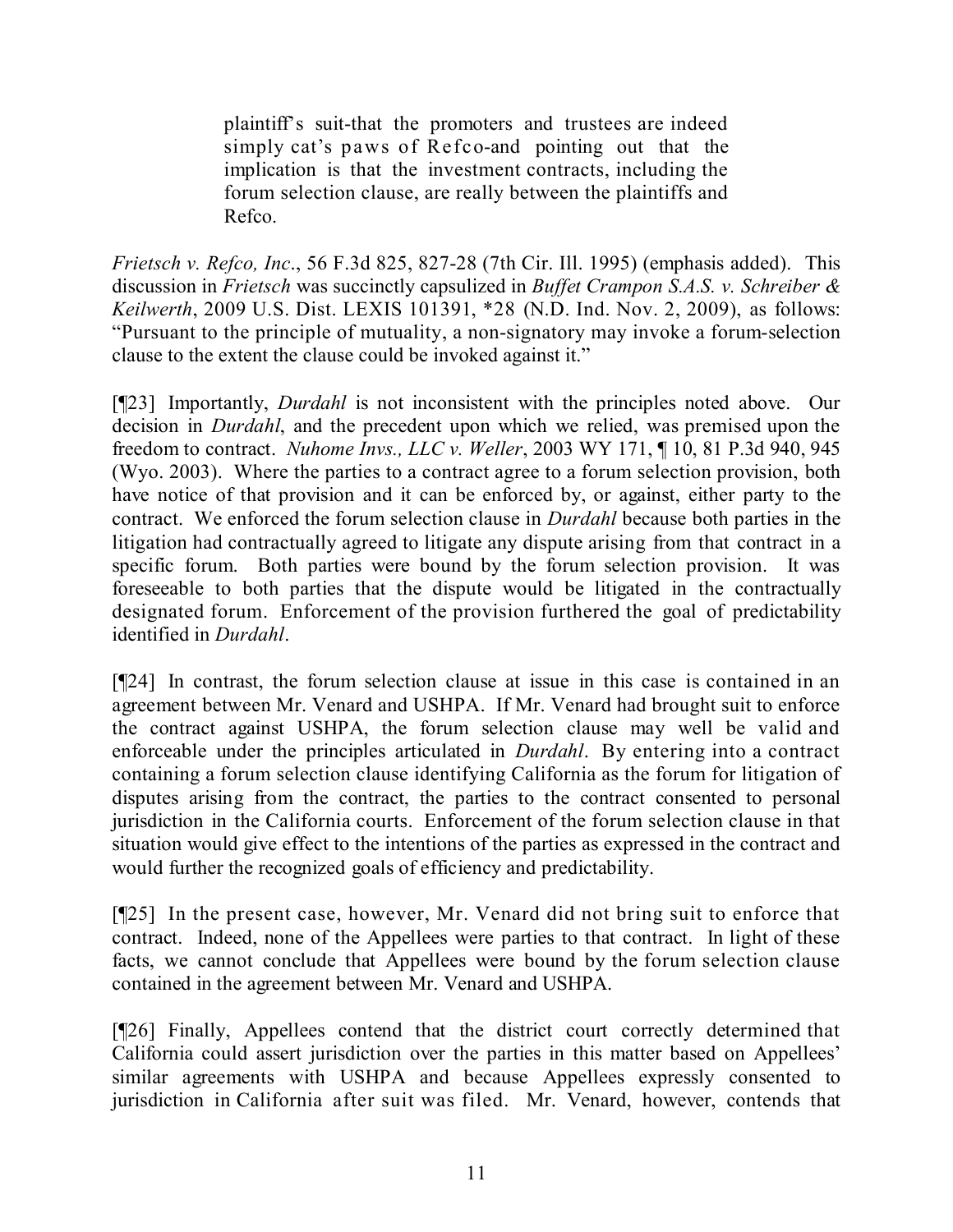Appellees "could have readily and successfully raised a jurisdictional defense to defeat plaintiff's claims had [Appellees] been sued [in California]. Now, secure in [their] hope that the statute of limitations has run, the Appellees have consented to the California Court's jurisdiction and, predictably, made a motion to dismiss Appellant's claims in the case filed by Appellant in California on that basis." Mr. Venard asserts that "enforcement of the clause will likely result in Plaintiff being denied his day in court altogether."

[¶27] While we agree with Mr. Venard that it is questionable whether personal jurisdiction could be established in California based solely on Appellees' separate agreements with USHPA, we need not consider the issue. Whether California could assert jurisdiction over these parties is beside the point. The issue presented, as paraphrased from *Durdahl*, 988 P.2d at 528, and adapted to this case, is whether both parties consented **in advance** to jurisdiction in a selected forum, such that we should give effect to the parties' intent. Neither Appellees' agreements with USHPA, nor their belated consent to jurisdiction in California establish prior consent by Appellees to personal jurisdiction of the California courts to resolve the issues raised in this litigation. Without that prior consent, the justification for enforcement of a forum selection clause expressed in *M/S Bremen*, *Carnival Cruise Lines*, and *Durdahl* is absent.

[¶28] In sum, the forum selection clause contained in the agreement between Mr. Venard and USHPA is not enforceable as between the parties to the present litigation. Appellees were not parties to that contract and did not consent in advance to the jurisdiction of the California courts. Accordingly, we conclude that the district court abused its discretion in dismissing the complaint. We reverse and remand for further proceedings consistent with this opinion.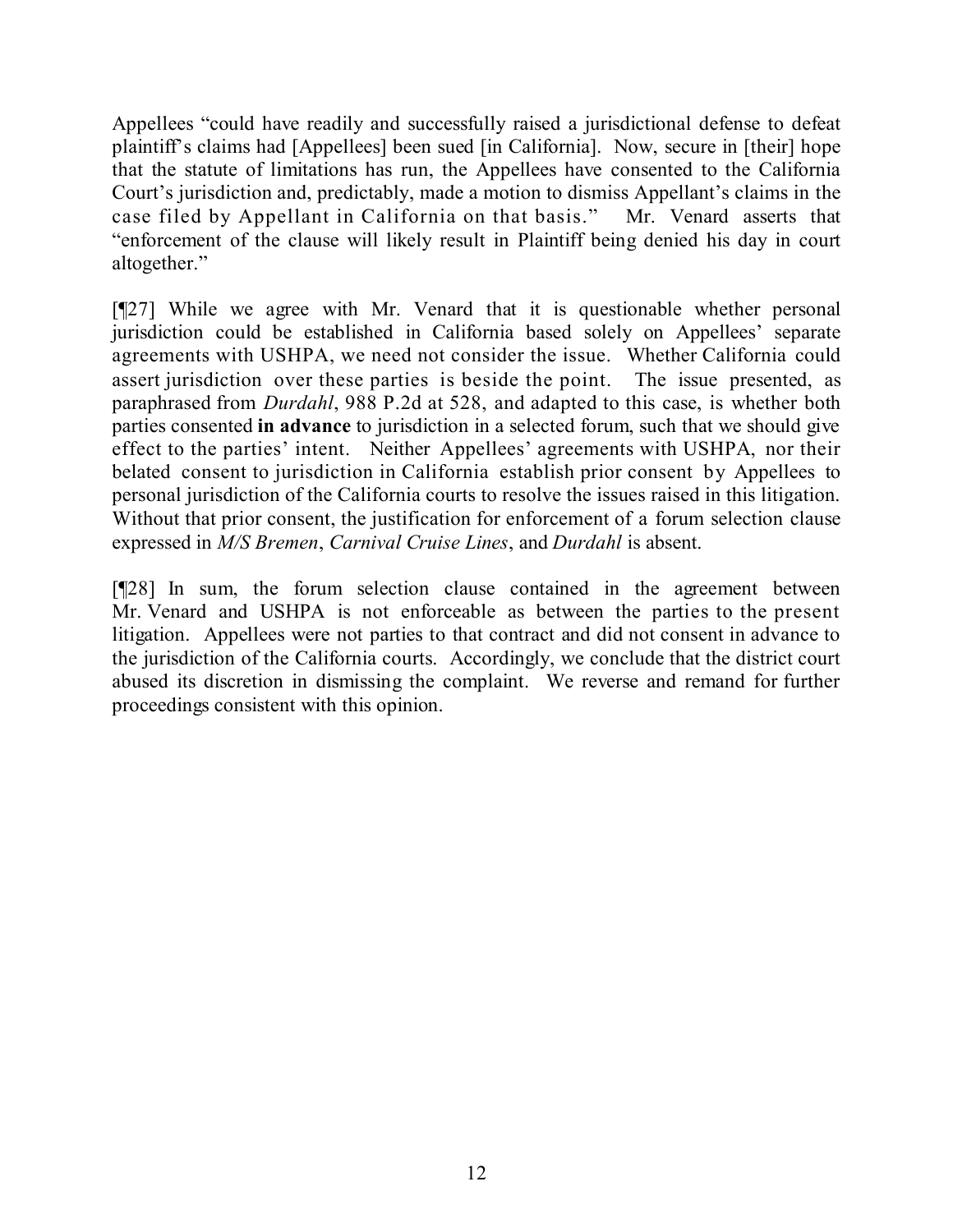## **VOIGT, J.,** dissenting.

[¶29] I respectfully dissent. The majority finds that the district court abused its discretion in dismissing this suit based upon a forum selection clause contained in an agreement between the appellant and USHPA, and similar agreements signed by several of the appellees. By concluding that the district court abused its discretion, the majority has concluded that the district court could not have reasonably concluded as it did. I disagree. The party arguing that a court reached an unreasonable conclusion bears a heavy burden of proof. *Durdahl v. Nat'l Safety Assocs., Inc.*, 988 P.2d 525, 528 (Wyo. 1999).

[¶30] The United States Supreme Court has recognized the validity of forum selection clauses. *Carnival Cruise Lines, Inc. v. Shute*, 499 U.S. 585, 593-94, 111 S.Ct. 1522, 1527, 113 L.Ed.2d. 622 (1991); *M/S Bremen v. Zapata Off-Shore Co.*, 407 U.S. 1, 9, 92 S.Ct. 1907, 1913 (1972). Wyoming follows the modern approach to forum selection clauses, which is to find such clauses *prima facie* valid, "unless the opposing party demonstrates that enforcement would be unreasonable under the circumstances of the case or that it was the result of fraud or unequal bargaining power." *Durdahl*, 988 P.2d at 527.

[¶31] The record contains numerous facts from which the district court could have found reason to give effect to the forum selection clause: USHPA, a first-party member of the agreements containing the forum selection clauses (and releases of liability), is a California non-profit corporation; about 28% of USHPA's membership is from California; the accident occurred in Idaho, not in Wyoming; some of the defendants were not Wyoming residents; and the appellant has traveled to California since the accident. Further, "a clause establishing *ex ante* the forum for dispute resolution has the salutary effect of dispelling any confusion about where suits arising from the contract must be brought and defended . . . ." *Carnival Cruise Lines*, 499 U.S. at 593-94, 111 S.Ct. at 1527. "The recognized rationale of enforcing forum selection clauses is that it enhances contractual predictability and comports with traditional concepts of freedom of contract" *Nuhome Invs., LLC v. Weller*, 2003 WY 171, ¶ 10, 81 P. 3d 940, 945 (Wyo. 2003). What the majority has done in this opinion is to render the USHPA agreements and releases ineffective, at least for the 72% of USHPA members who do not reside in California, including several of these appellees.<sup>6</sup> The district court is also left with the difficult prospect of conducting the proceedings under California law, inasmuch as the majority opinion does not go so far as to invalidate the choice of law provision selecting the laws

 $6$  The majority opinion states that the appellees' agreements with USHPA (in which they selected California as the forum state for litigating all disputes under the agreements) does not give the courts of California personal jurisdiction over them. There is no authority cited for that proposition.